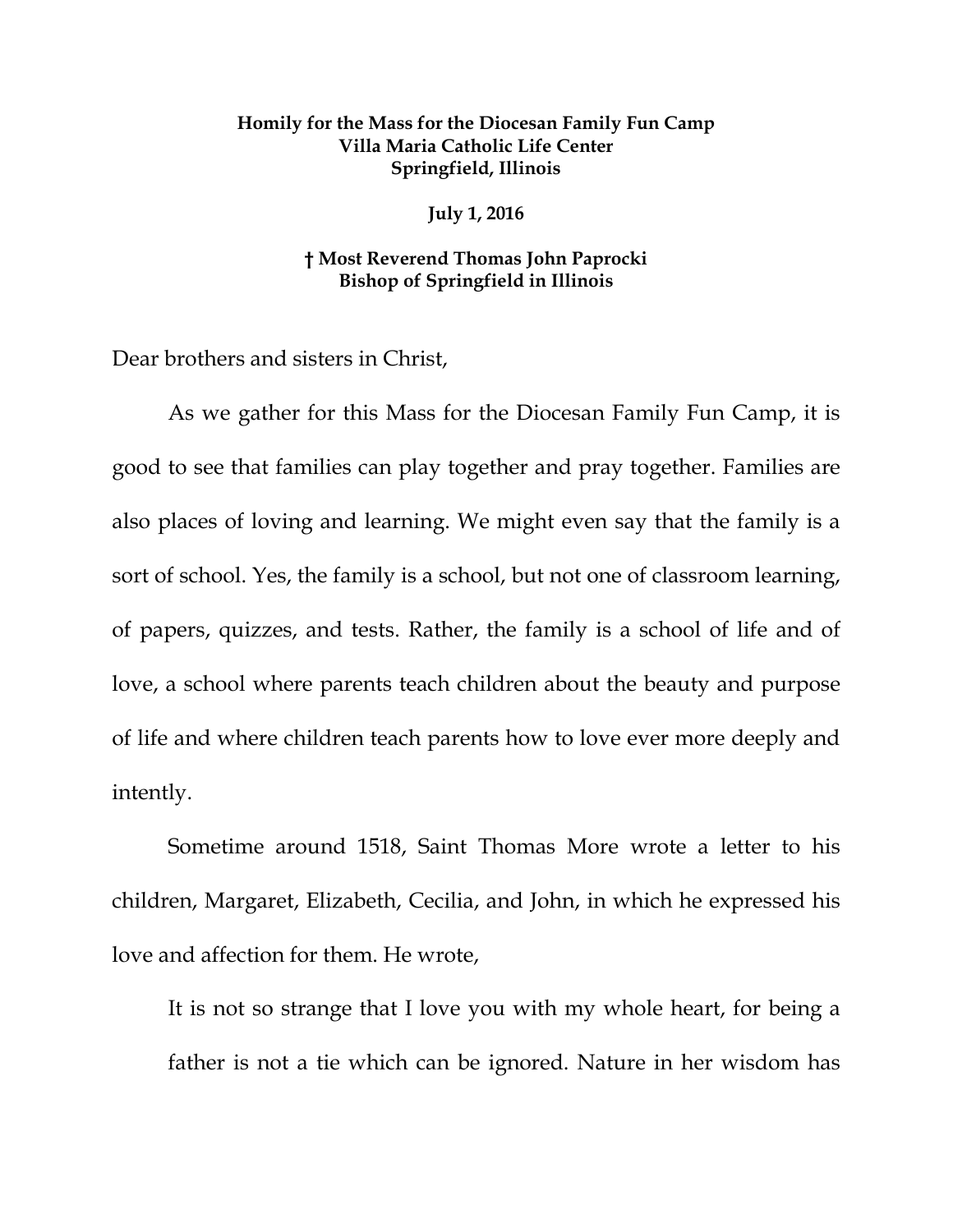attached the parent to the child and bound their minds together with a Herculean knot. Thence comes that tenderness of a loving heart that accustoms me to take you so often into my arms. That is why I regularly fed you cake and gave you ripe apples and fancy pears. That is why I used to dress you in silken garments and why I never could endure to hear you cry. You know, for example, how often I kissed you.[1](#page-3-0)

Saint Thomas More was a father who indeed was able to express his tender love for his children in very moving words. He goes on to say:

But now my love has grown so much that it seems to me I did not love you at all before. This is because you combine the wise behavior of old age with the years of childhood, because your hearts have been informed with genuine learning, because you have learned to speak with grace and eloquence, weighing each word carefully. These accomplishments tug at my heart so wonderfully, they bind me to my children so closely, that what, for many fathers, is the only reason for their affection – I mean the fact that they begot their children – has almost nothing to do with my love for you. Therefore, most dear little troop of children, continue to endear yourselves to your father and,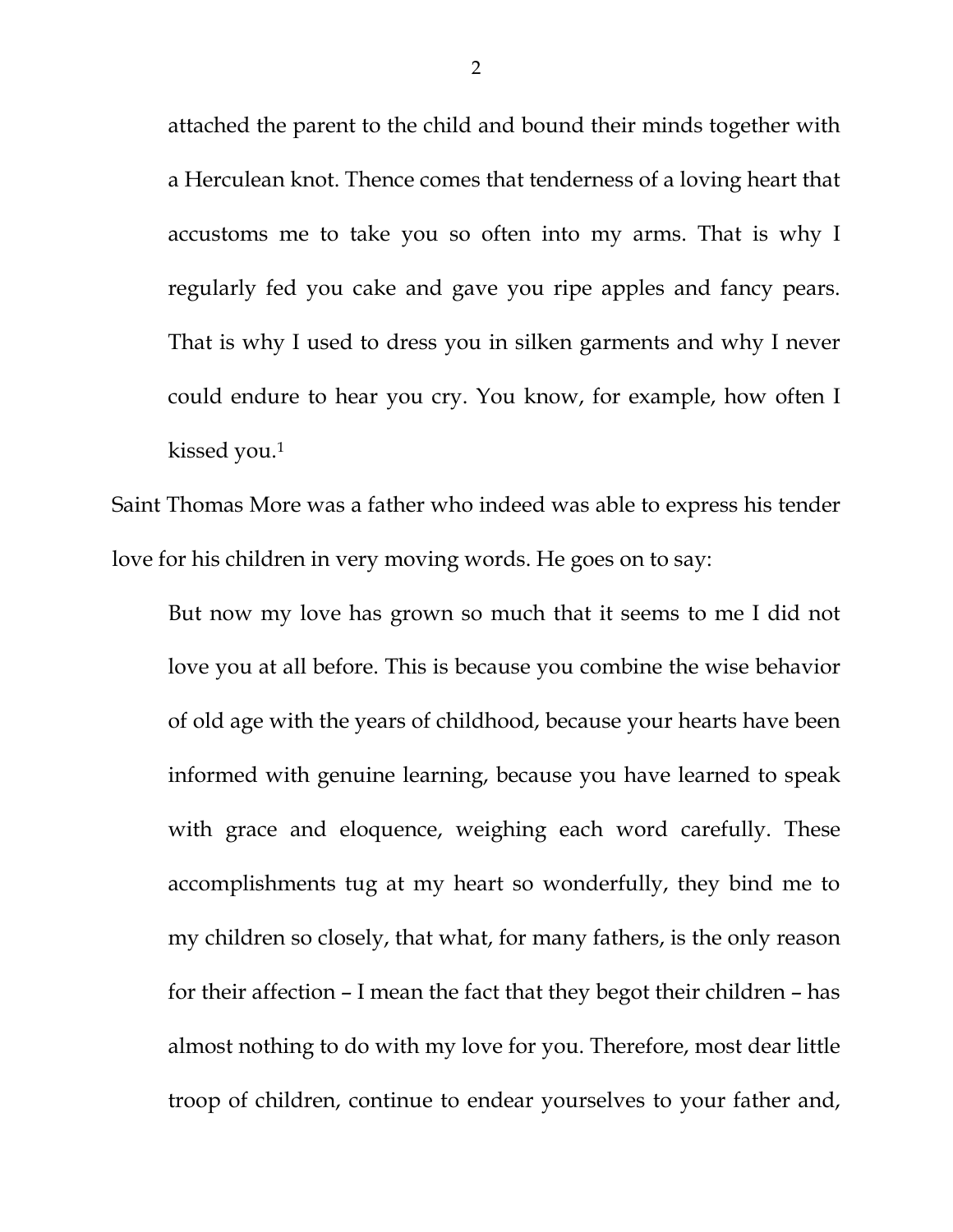by those same accomplishments which make me think I had not loved you before, make me think hereafter (for you can do it) that I do not love you now.[2](#page-3-1)

Though not every father can express his love for his children with words so clearly, poetically, or profoundly, the hearts of fathers and mothers across the world and through the ages understand the sentiments Saint Thomas expresses.

In a letter he wrote to his children's teacher, William Gonell, Saint Thomas explained what he meant by a "genuine learning," the learning of which filled him with such a deepening love and pride for his children. Through the education received from their teacher, Saint Thomas said his children would "receive from God the reward of an innocent life, and in the assured expectation of it will view death without dread, and meanwhile possessing solid joy will neither be puffed up by the empty praise of men, nor dejected by evil tongues. These," he said," I consider the real and genuine fruits of learning."[3](#page-3-2) We might say, then, that the genuine fruit of learning is an ever greater holiness of life.

The words we hear in our first reading from the Prophet Amos can be applied to our present situation. Among the many forms of famine that

3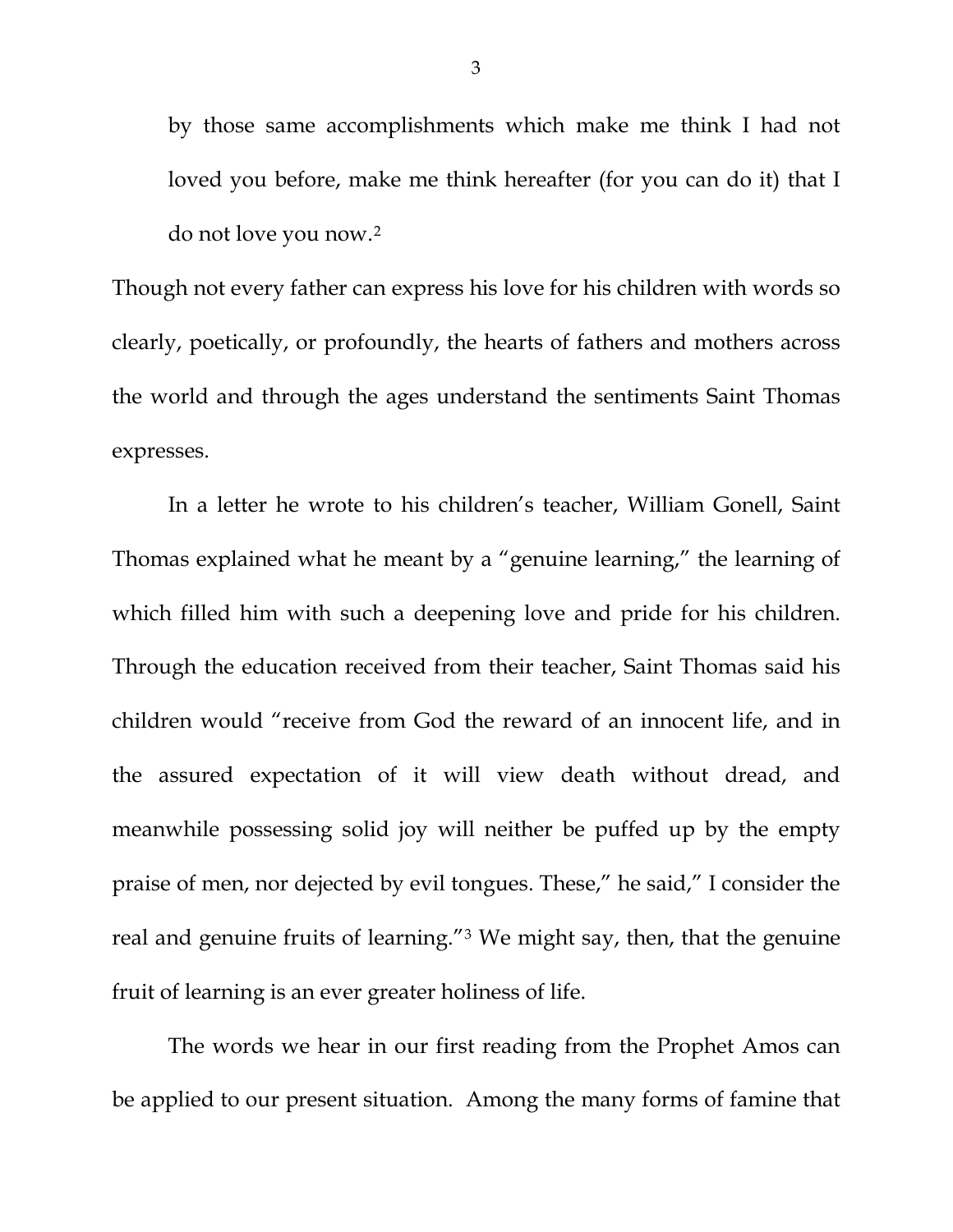<span id="page-3-3"></span><span id="page-3-2"></span><span id="page-3-1"></span><span id="page-3-0"></span>exist in our world, one of the greatest hungers among people is not for food or water, but "for hearing the word of the LORD" (Amos 8:11). One is reminded of the timeless words of St. Augustine: "our hearts are restless till they find rest in you."[4](#page-3-3) Being created by God, we all have a built-in hunger to encounter Him and to find our rest in Him, yet so many people in our world are unaware of the source of this hunger, and they go searching for things to satisfy themselves in various worldly things. When one thing fails to satisfy, they move on to the next, resulting in a vicious cycle which leads one deeper and deeper into dissatisfaction.

<span id="page-3-6"></span><span id="page-3-5"></span><span id="page-3-4"></span>As Catholics, we are therefore encouraged to make the Scriptures a part of our daily lives through reading and prayerful reflection. This will help us to resist the many pressures from society to seek happiness apart from God. Among the various forms of encountering the Word of God is through family prayer with the Bible. In his document on the Word of the Lord, Pope Benedict wrote of the importance of the Bible in the life of the family with the following words:

The great mystery of marriage is the source of the essential responsibility of parents towards their children. Part of authentic parenthood is to pass on and bear witness to the meaning of life in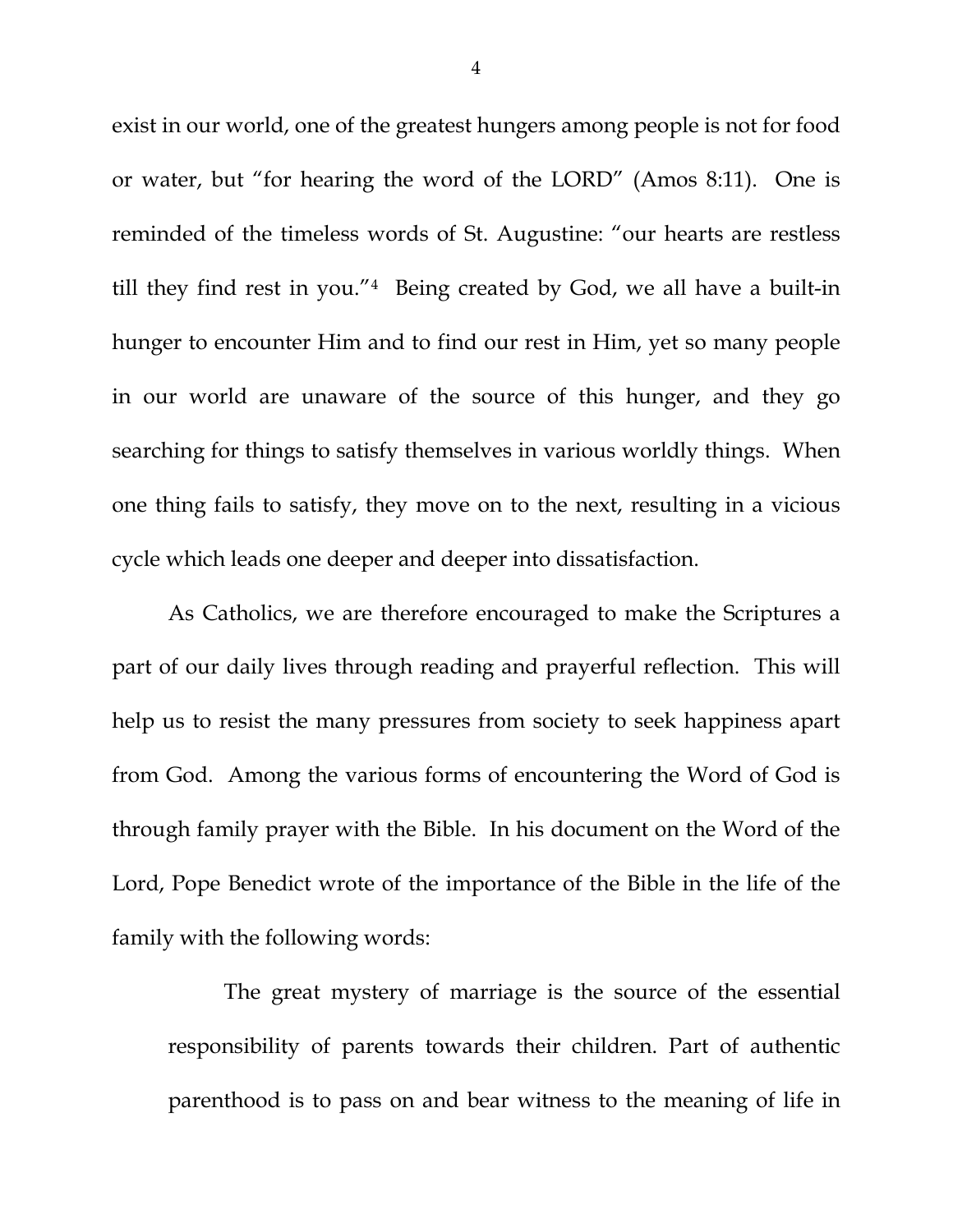Christ: through their fidelity and the unity of family life, spouses are the first to proclaim God's word to their children. The ecclesial community must support and assist them in fostering family prayer, attentive hearing of the word of God, and knowledge of the Bible. To this end the Synod urged that every household have its Bible, to be kept in a worthy place and used for reading and prayer.[5](#page-3-4)

Since our gathering today is in the context of the Family Fun Camp, I would encourage you as families to consider how you might make this activity of reading and learning about the Word of God an enjoyable experience. There are more resources available than ever for learning about the Scriptures, many of which can be quite fun and engaging for families.

The benefits of committing to being more intentional about encountering the Word of God are numerous. It will serve to feed the deepest form of hunger in your family, namely the hunger for God. It will also strengthen your relationships with one another as it will be an activity in which all of the family can participate. It will also prepare you for how to live your lives according to the teachings of Christ, teachings which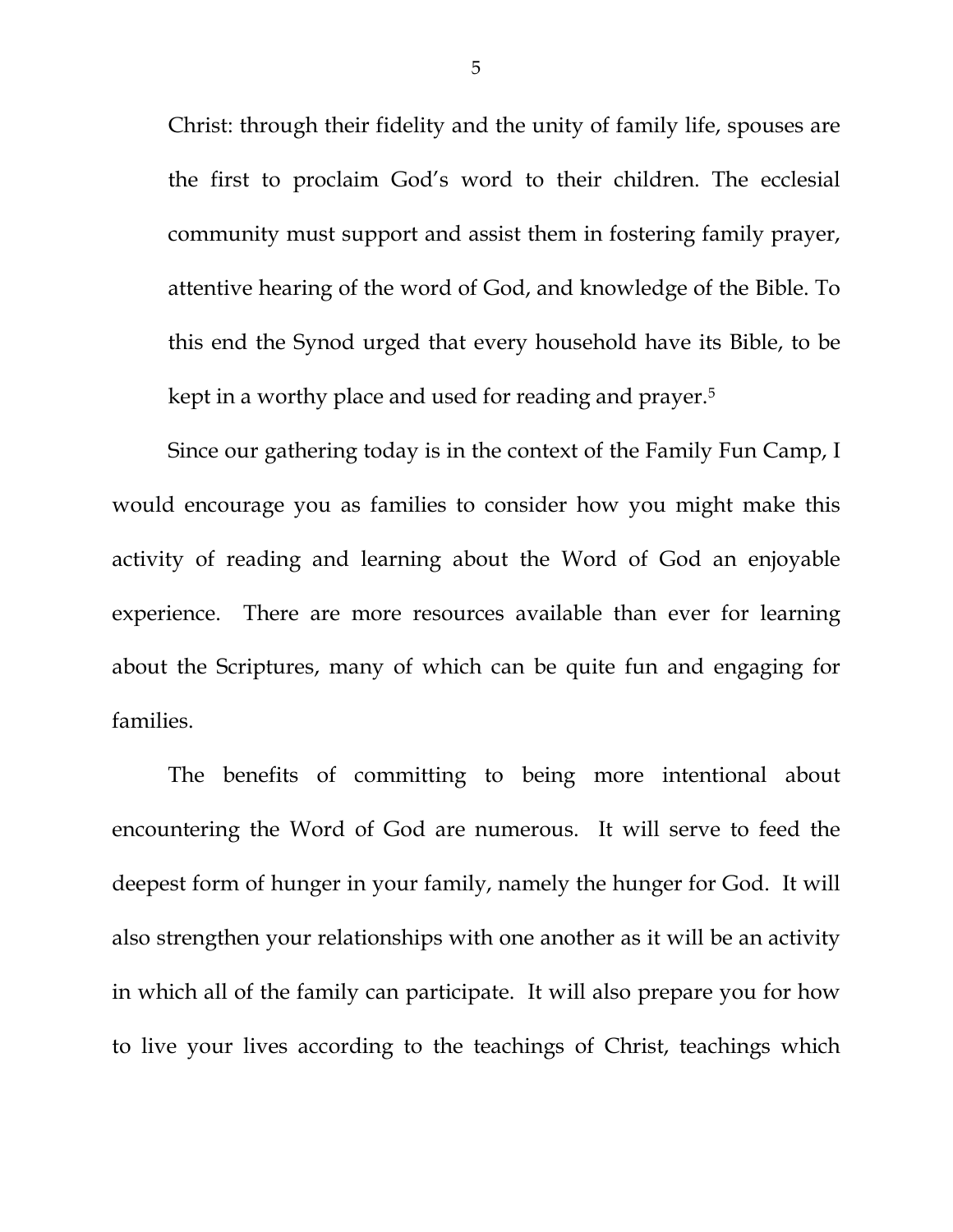promise true happiness and fulfillment, as opposed to the many things of the world which promise the same, but fail to deliver.

There is also a benefit to the larger community beyond your family. In the same document I referenced earlier, Pope Benedict makes this point with the following words:

We cannot keep to ourselves the words of eternal life given to us in our encounter with Jesus Christ: they are meant for everyone, for every man and woman. Everyone today, whether he or she knows it or not, needs this message. May the Lord himself, as in the time of the prophet Amos, raise up in our midst a new hunger and thirst for the word of God (cf. Am 8:11). It is our responsibility to pass on what, by God's grace, we ourselves have received.<sup>[6](#page-3-5)</sup>

You, dear families, are participating in this Diocesan Family Fun Camp because of your desire to "look to the icon of the Holy Family of Nazareth" so as to become holy families yourselves.<sup>[7](#page-3-6)</sup> This is the hope and joy of the Church, that Christian families become such clear reflections of the love of the Trinity that the witness of familial life and love draws those whose faith is weak or who have not yet experienced God's love into the Sacred Heart of Christ.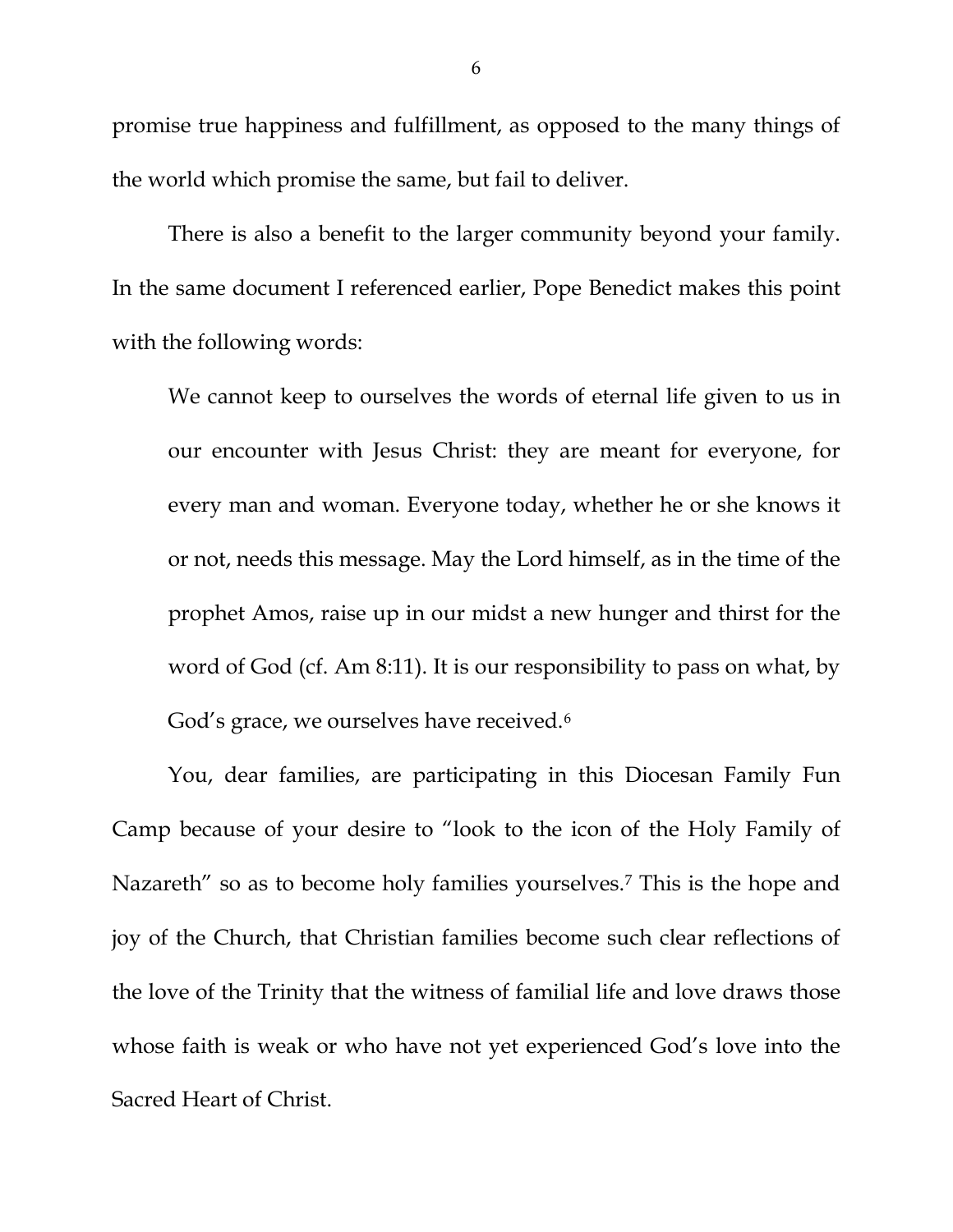To become such reflections of God's love, you, both as families and as individual members of families, must not only receive love but give love as well. We can see something of this exchange of love in the words Jesus spoke from the Cross. Even as He gave his life in love for us, He called out, "I thirst" (John 19:28); He thirsted for our love even as He poured his love out for us. This must become the model of every family; you must not only receive love, but give it as well. I pray that your participation in these days will draw you closer together in love, in hope, and in faith so that you will grow in holiness together.

Dear parents, teach your children the ways holiness by your words and example. Show them the beauty of an innocent life, of a life free from mortal sin. Instill in them such an expectation of the resurrection of the dead that death will bring them no fear. Help them to experience God's love in such a way that the esteem of men will not seem so important. If you do this, you will help your children grow in holiness and their joy will increase.

Dear children, learn well from your parents and seek from them the ways of the faith. Be good students in the school of life and love at which your parents teach you in the family. Learn the beauty of an innocent,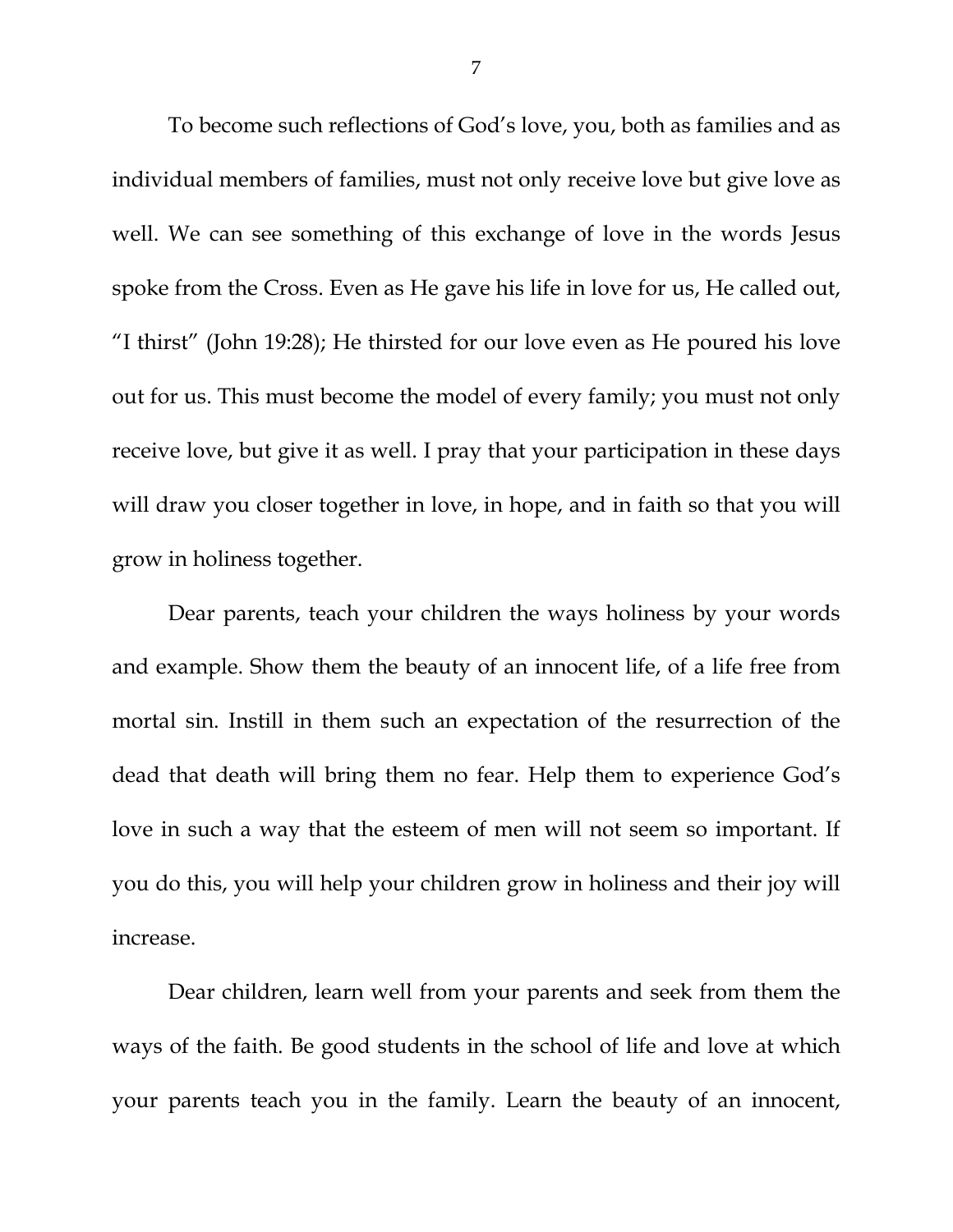humble, and charitable life. If you do this, you will help your parents grow in holiness and their joy will increase.

If you, then, grow together in holiness, the example of your family life will shine like a beacon before others. They will wonder about the source of your love, about the source of your joy, about the source of your unity. You will be able to show them that the source of your love and joy and communion is nothing less than the open heart of Christ, pierced and overflowing out of love for us.

Today the Church celebrates the feast day of St. Junípero Serra for the first time following his canonization by Pope Francis last September in Washington, D.C. As we do so, we look to him as an example of one who zealously shared the Good News of our Catholic faith with many here in our country. We ask his intercession that our families may be a place where we grow in our love for the Word of God and our Catholic faith. From that, we pray that we too might set out as missionary disciples who, through our words and actions, invite others to encounter the invitation of Christ, the Word of God, to follow Him and so discover the peace and joy that comes from living as members of His family here and forever in Heaven. May God give us this grace. Amen.